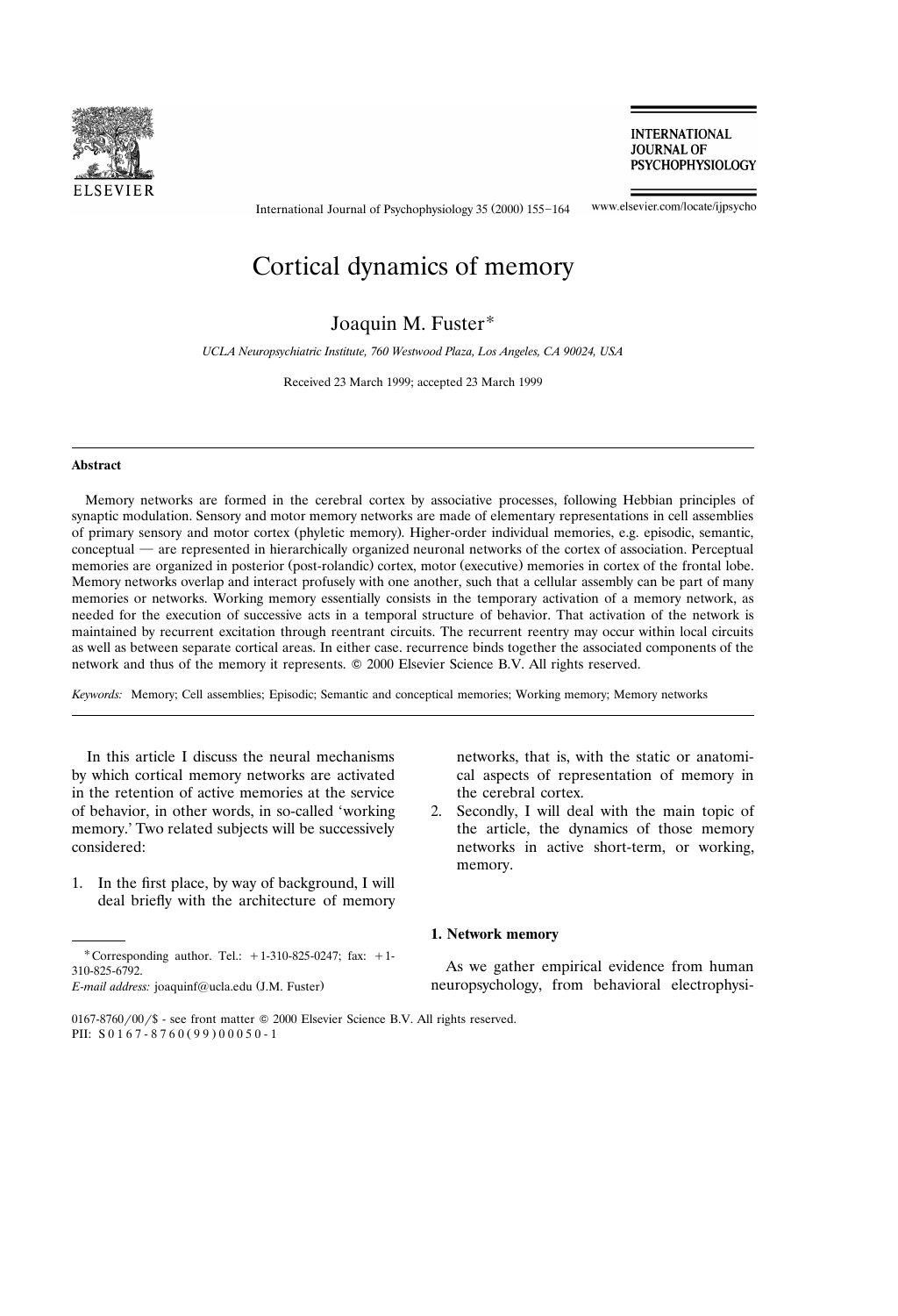ology in primates, and from the neuroimaging of active memory in the human, the concept of distributed cortical memory is becoming every day more compelling. To be sure, this is not an altogether new concept. It has been favored in the past by a number of experimentalists and theoreticians of the brain (Lashley, 1950; Hayek, 1952; Mountcastle, 1978). What is new is the increasing recognition that the memory networks are widely spread over the cortex, and that their distribution transcends any given cortical areas or module, however defined. Further, we are learning that those networks overlap one another anatomically, are highly interactive, and hierarchically organized. Most radically new is the idea that different networks share some of the same neurons and connections; in other words, that any cortical neuron or group of neurons can be part of many networks, and thus part of many memories.

First, let us recapitulate our best understanding of how the memory networks of the cortex are formed, how is memory acquired. At the root of memory formation is obviously the synapse. This was first hypothesized by Tanzi and by Cajal, in 1893–1894 and has now been well substantiated. A memory is encoded in the cortex by a pattern of interconnected neurons, and thus the conductivity of the synapses that web a network of neurons together is the essence of mnemonic encoding, of the memory trace. A memory is a network, which is structurally reducible to axons, cells and molecules, but the content of the memory is not reducible to those neural elements or even to their patterns of change or of cell firing. The content of the memory is a relational code that emerges from the combination of those elements and is essentially irreducible to them.

In the course of ontogenetic development, and also probably in phylogeny, the memory networks of primary sensory and motor systems of the cortex become established according to certain principles of selective reorganization. Those networks will constitute what I have called *phyletic memory*, which is the essential substrate of sensory and motor cortex and constitutes the foundation of the hierarchy of the memory networks of the individual. Above that phyletic base, in parasensory and paramotor areas, and in cortex of association, the networks of individual experience will be formed. These will be constituted by hebbian principles of synaptic potentiation and by self-organization in interaction with the environment.

We have good reasons to suspect, although it has not been proven, that in the formation of neocortical networks of individual memory, the hippocampus, a region of ancient cortex, plays a fundamental role (Amaral, 1987; Squire and Zola-Morgan, 1988). It is still a matter of speculation that this role is mediated by certain mechanisms such as LTP and certain excitatory, glutaminergic receptors, such as NMDA receptors.

The aggregate result of the primate's interactions with the environment will be the gradual emergence, on a basis of phyletic memory, of two massive hierarchies of overlapping and profusely integrated networks: one hierarchy in posterior (postrolandic) neocortex for perceptual memory and the other in anterior or frontal neocortex for motor or executive memory. It is a curious and probably more than casual coincidence that the two hierarchies develop along myelogenetic gradients.

At the base of the connective hierarchy of perceptual memories lies a layer of phyletic sensory memory, the primary sensory cortices. Above that, in parasensory cortices, lies a layer of crossmodal and polysensory memories or networks. Higher up, in cortex of association, lie the networks of episodic, semantic, and conceptual memory, by order of increasing generality and abstraction.

'Long-term' memory, therefore, constitutes the sum-aggregate of all the connectivity established in those two massive, overlapping, interconnected and hierarchically organized networks of neocortical neurons. The idiosyncrasy, indeed individuality, of our memories derives from the combinatorial power, practically infinite, of some ten billion neocortical neurons. To be sure, on every new experience that combinatorial power is constrained by such factors as the organization and strength of prior synaptic connectivity.

Before continuing, I want to emphasize two important caveats that derive from the anatomy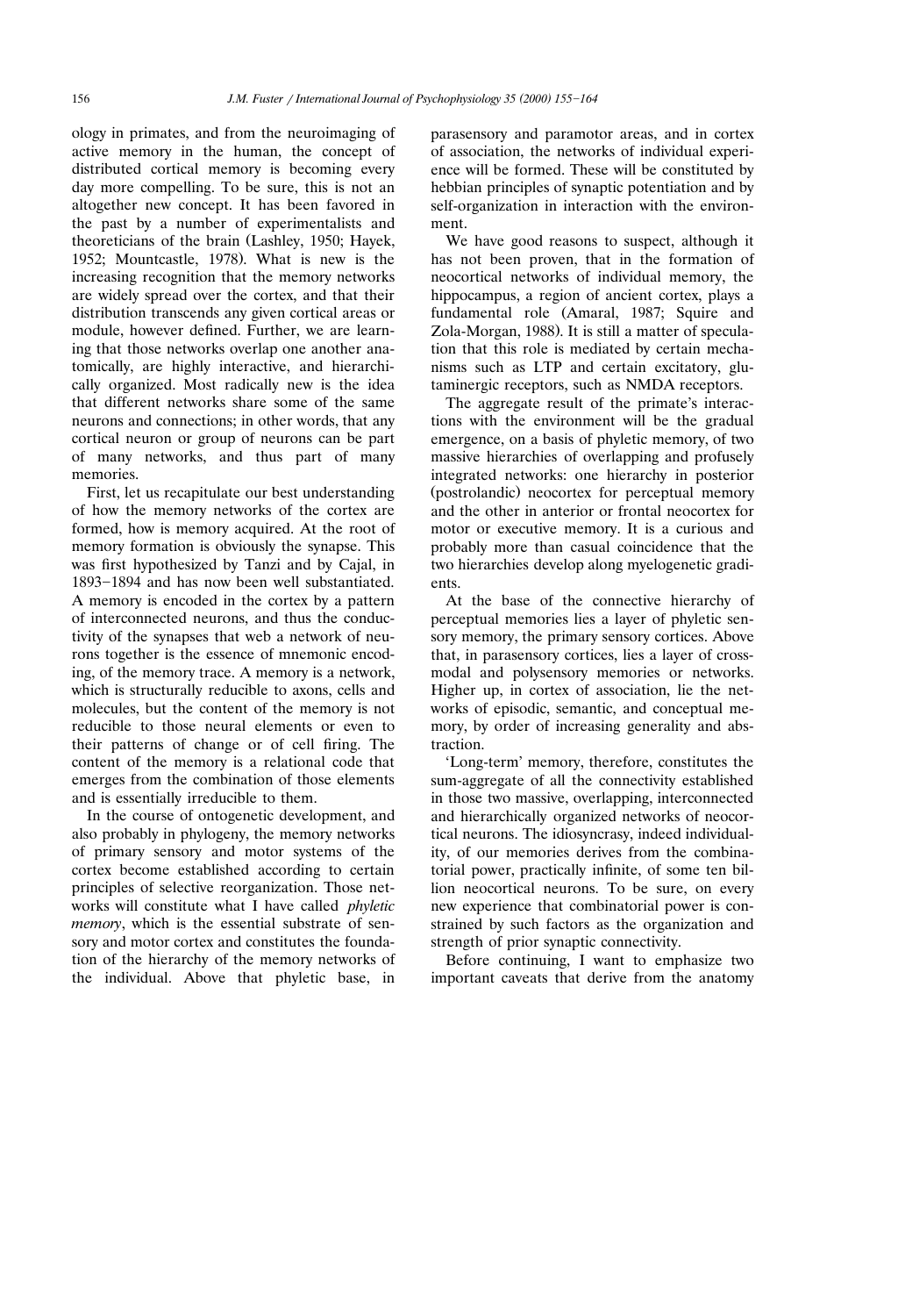of memory and that bear on the processing of memory: (a) hierarchical organization does not necessarily imply serial processing, for serial as well as parallel processing take place in the processing of any memory, and (b) the processing of perceptual and motor memories involves by necessity the cortico-cortical connections between posterior and anterior neocortex at all levels of the perceptual and executive hierarchies, in other words, the associative connections between perceptual and motor networks.

#### **2. Active memory**

In the course of our daily life, myriad networks of latent and passive long-term memory are retrieved and activated in our cortex by association, as required by perturbations in the internal and external milieu. Some are only transiently activated in conscious or unconscious recall or recognition. Others, because they are essential to the temporal structuring of reasoning and behavior, are activated in a sustained fashion, as required for the integration of acts and behaviors that depend on temporally discontinuous events. Such is the case in sequential behaviors, in the mental search for solution to logical problems and, of course, in the performance of that broad category of tasks invented by experimental psychologists that we commonly call 'delay tasks.' These tasks have turned out to be invaluable for exploring the neuronal dynamics of active memory.

Clearly we are not quite ready yet to explore in depth the neural dynamics of episodic or semantic memory, let alone conceptual memory. Neuropsychology and neuroimaging merely provide us with faint glimpses of the mechanisms of their activation in the encoding and retrieval of memories. What we are ready to explore, and are exploring, is the mechanisms of activation of sensory memories in so-called working memory, and therefore in delay tasks. This kind of research, especially with microelectrodes, is not only useful for us to be able to study memory mechanisms but to unravel the topography and architecture of memory networks. The mechanisms of activation of sensory memories, we hope, are paradigmatic of the mechanisms of activation of other forms of memory, episodic and semantic for example.

It is in the prefrontal cortex where many years ago, in my laboratory, we found the first workingmemory cells. However some misconceptions should be dispelled in this regard. The prefrontal cortex is not the center of working memory, working memory is not the only function of the prefrontal cortex, and working memory is not circumscribed to the prefrontal cortex. The reason the prefrontal cortex is so prominent in the working-memory literature is not only because memory cells were found there first, but because all the tasks used to test working memory in humans or monkeys (e.g. delay tasks) require the integration of a motor act with prior sensory information (Fuster, 1995). It is the temporal integration of the act, an executive action, that makes the prefrontal cortex and its cells so important for the working memory that the prospective execution of the act requires (Fuster, 1985).

Working memory is, in fact, a state of memory as widely distributed over the cortical surface as the long-term memory network that constitutes its structural substrate. Thus, for example in the monkey that has been trained to perform a visual delayed matching-to-sample task, the cells of inferotemporal cortex are activated and remain activated while the monkey must retain the memory of the visual stimulus (Fuster and Jervey, 1982). In addition, of course, prefrontal cells are also activated and remain activated because that stimulus elicits a motor memory and must be retained and activated, together with the motor memory, until the action is executed (Fuster et al., 1982). The breadth of the cortical network activated in visual short-term memory can also be observed by neuroimaging in the human (Swartz et al., 1995).

The shared activation by inferotemporal and prefrontal cells in visual delay matching reflects the interactions within a vast memory network of posterior and frontal cortex in visual working memory. It is thus reasonable to postulate that, in a visual delayed matching task, the memorandum, which is a stimulus to be retained for prospective action, elicits the activation of a large network with two component networks: an inferotemporal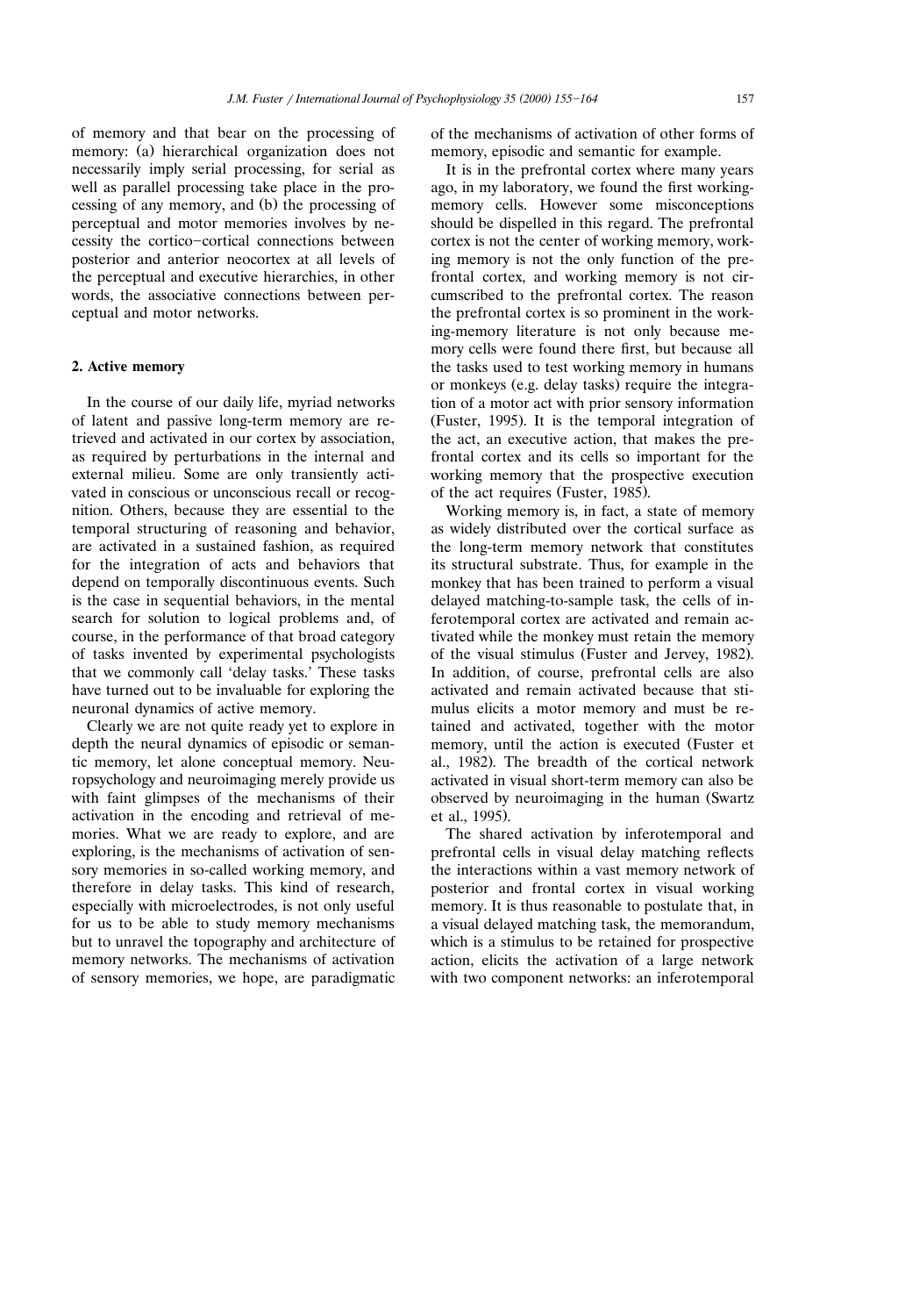network representing the visual memorandum and a prefrontal network representing the motor response at the end of each trial (e.g. a manual choice of color). That large composite network can be rendered reversibly weak or inoperative by cooling either inferotemporal or dorsolateral prefrontal cortex, whereby the retention of the stimulus fails and, with it the performance of the task (Bauer and Fuster, 1976; Fuster et al., 1981). The animal can perform the task but appears incapable of retaining the stimulus of each trial and of carrying out the proper manual choices.

The interaction between the two cortices  $$ inferotemporal and prefrontal  $-$  in visual memory can be further substantiated by cooling one cortex and recording with microelectrodes from the other during performance of a delayed matching-to-sample task (Fuster et al., 1985). Prefrontal cooling appears to diminish the capacity of inferotemporal cells to retain colors in short-term memory. Inferotemporal cooling seems to have a similar effect on prefrontal cells. In sum, it appears that by cooling either cortex we interrupt loops of recurrent activation functionally interconnecting the two cortices in the retention of visual short-term memory for a prospective act. The flow of excitatory influences in those loops would be what allows the active retention of the memorandum.

## **3. Recurrent activation of a memory network**

The concept that short-term memory consists in the reverberation of impulses through recurrent networks was first proposed by Hebb (1949). He based that concept on the histological evidence of profuse recurrent fiber connections in the cerebral cortex (Lorente de Nó, 1949), and applied the concept to the role of peristriate cortex in visual short-term memory. The results of our cooling experiments, however, suggest that the recurrent reverberation of visual working memory is more wide-ranging than Hebb envisioned. The sustained activation of a visual memory network seems to require wide-ranging cortico-cortical connectivity as well as the local reentrant circuit

In order to test the reverberation idea in active memory, we have used several methods. The first was to construct a spiking computer network model and to train it to retain information for the short term (Zipser et al., 1993). The purpose was to find out if, in short-term memory, the units of the model behaved like real cortical cells in an active memory network. The architecture of the model was essentially reentrant: any unit in the network was connected to all others by reentrant connections (Fig. 1). The model was trained by the backpropagation method (Rumelhart et al., 1986). This method is an error-reducing procedure that, through successive iterations, allows the network to adjust its synaptic weights in order to maintain a stable input-output relationship despite fluctuations in input value. After training, the weights stay fixed.

At variance with conventional backpropagation models, ours has a load signal or gate. When the gate is open (load signal  $0$ ), the last input of a given value is allowed in the network and held within it at that value (In the brain, the gate could be a limbic structure or the prefrontal cortex). Allowing for the stochastic firing of real neurons, all input and output values were assumed to reflect spiking probability (Amit, 1990). This assumes that in the absence of change of input or output a cell will discharge at random with fixed probability. Input changes are translated into changes of spike frequency, each with a random distribution inter-spike intervals. In the trained model, single units are substituted by pools of units representing cell assemblies or network components ('netlets') in the real brain. The input to a pool of cells is determined by two vectors: one is a function of the total outputs from the network's pools', and the other is determined by external inputs. Two additional vectors are the weights of connection with other pools and with external inputs.

On the fully trained network, a memory task trial can be simulated by loading an analog input, that is, the memorandum. and by holding the gate open (load signal 0) throughout the memory period or delay until the act of recognition, when the load signal changes level, in effect closing again the gate without input. In these conditions,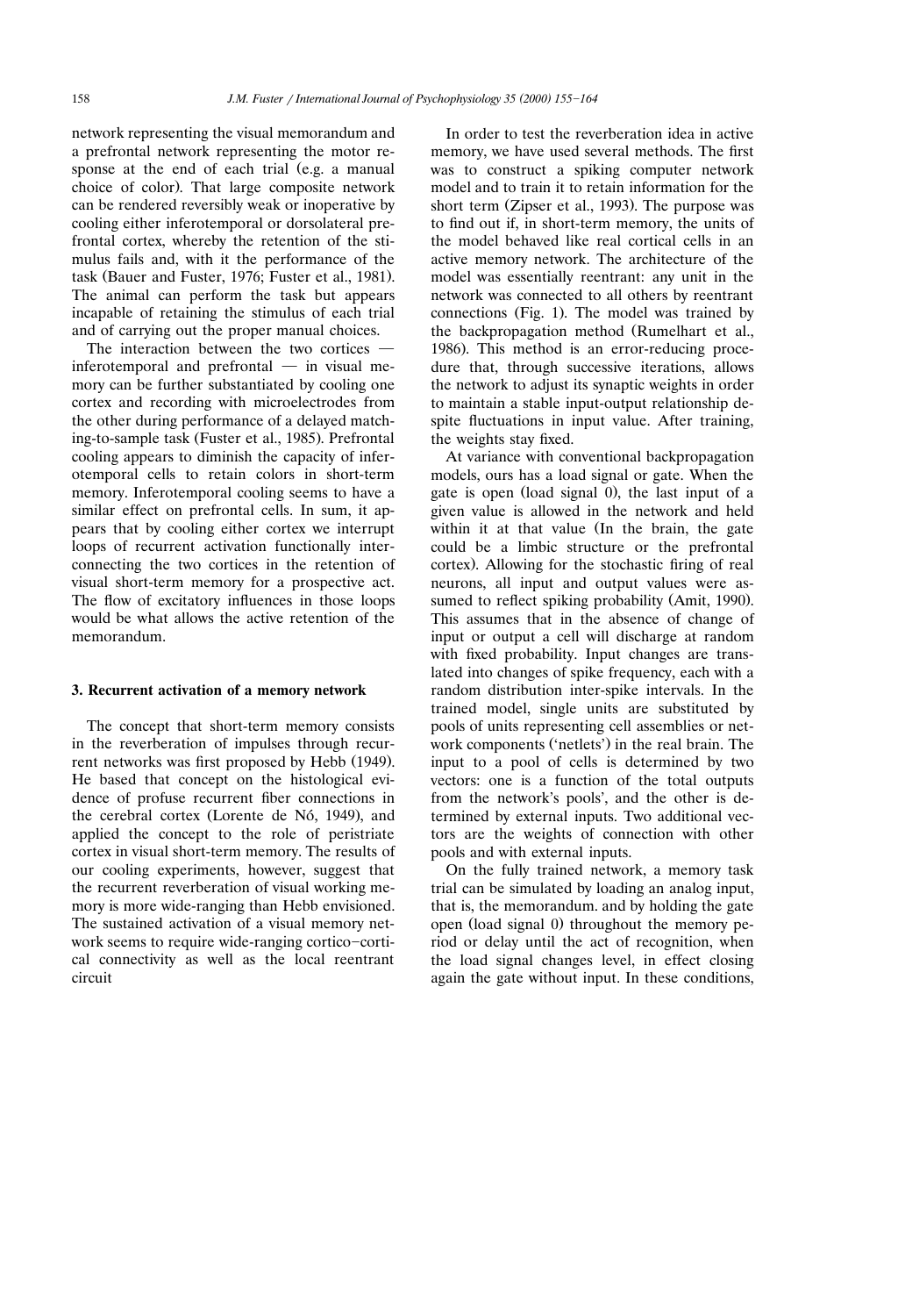

### **SHORT-TERM MEMORY MODEL**

Fig. 1. Network model of short-term memory. *Above*: The model's recurrent architecture. A neuron's body is represented by a triangle with dendrites leading to it from the left. Synaptic weights (w) are established by the training of the network to retain input information in order to emit a later output that is a function of the input. A load signal gates the input. H1, H2, Hn are hidden units. Below: Diagram of the training paradigm (activity refers to firing probability). Arrows mark the input levels that the load signal gates into the network. From Zipser et al., 1993.

the units of the network behave like cells in the real cortex during the trials of a memory task, especially if a certain amount of internal noise is injected into the network (cells in a real cortical network are also in a noisy environment). The behavior of output cells is unremarkable, since they reflect the transfer function from input to output, defined beforehand. Truly noteworthy, however, is the behavior of the internal units of the network ('hidden units') which — with adequate scaling  $\frac{ }{ }$  show temporal patterns of firing that are extraordinarily similar to those of cortical cells in the memory task (Fig. 2). Those patterns of discharge, which so much resemble those of real cells, are part of a repertoire obtained by repeated test of the sample-and-hold operation of the model and generated by the model's internal architecture.

Consequently, the firing patterns of cortical neurons in a memory task can be understood as a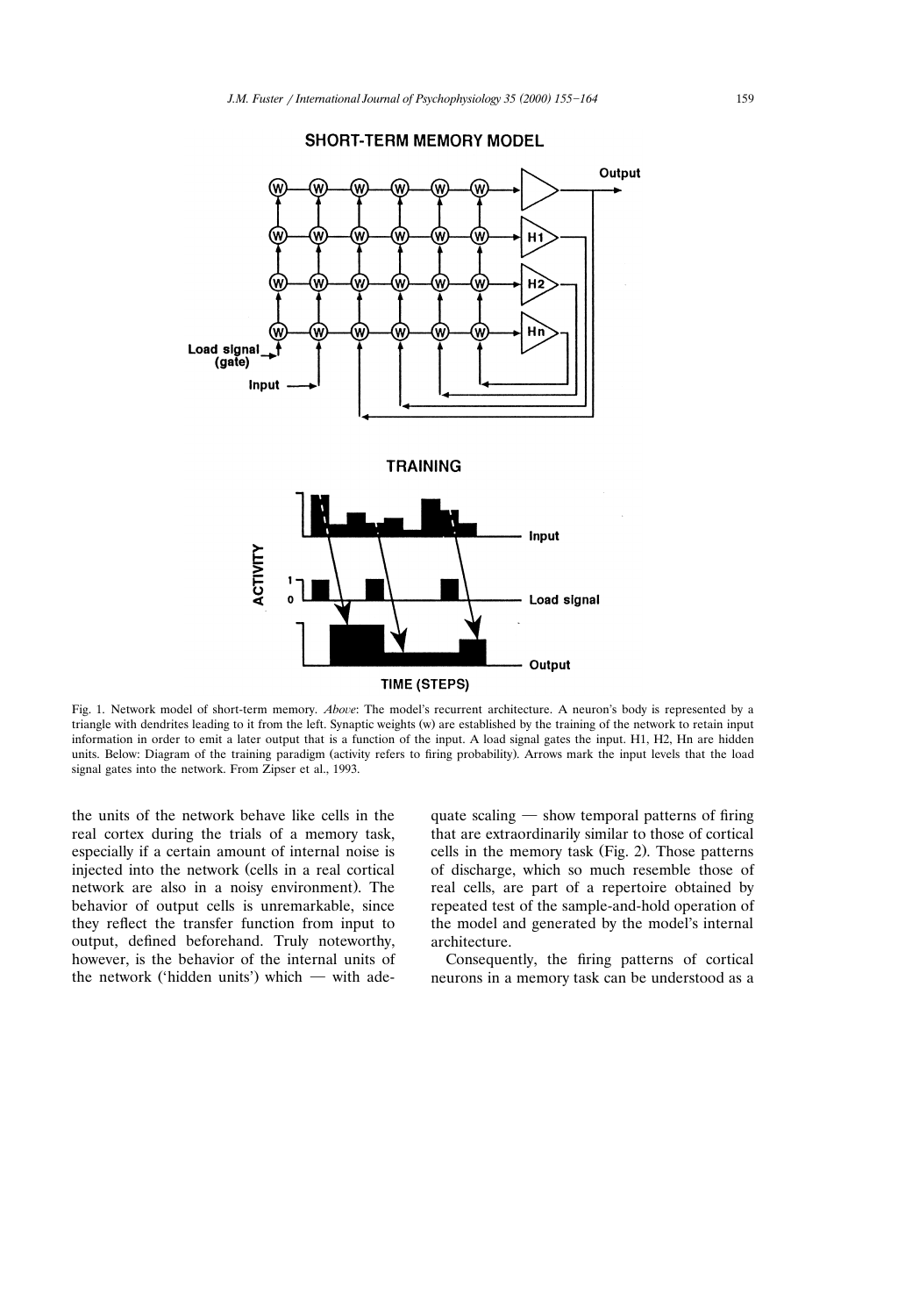

Fig. 2. Comparison of real cortical cells (experiment) with hidden units from the model in short-term memory. The model's histograms have been scaled for easy comparison. The experimental records have been extracted from published studies in the monkey. From Zipser et al., 1993.

result of the activation of a fully trained, recurrent memory network with preestablished synaptic weights. The training mechanism by which the weights have been fixed in the model is immaterial to the validity of this conclusion. Of course, backpropagation has little to do with the selective or hebbian mechanisms guiding the storage of memory in the cerebral cortex. What is important is that, once the weights have been set (that is, the memory has been acquired), the short-term activation of the network elicits in its component units similar patterns of firing in the model as in the brain. Thus, the importance of recurrence in the cortical dynamics of working memory is substantiated by the behavior of the hidden units in a model which has recurrence as an essential feature of its functional architecture.

Further, the model we constructed showed another characteristic of exceptional interest for understanding the firing patterns of cortical cells in an active memory network. It showed on close analysis that, in the absence of new inputs or changes in current input, the firing of the network's units will not remain invariable, but will drift toward one or several frequencies and will shift between them. A unit will change repeatedly and in a more or less regular manner between several frequencies. This phenomenon is most evident at fine temporal resolutions, as changes occur rapidly. Those fine firing shifts are not apparent at coarse temporal scale or in smoothed frequency histograms.

That phenomenon of the model at a fine temporal resolution, despite its unclear origin, obliged us to examine in detail the discharge of real cells of the inferotemporal cortex in a visual memory task. Analyzing spike trains at fine temporal resolution, we discovered rapid changes between alternating frequencies that were similar to those exhibited by the model. We reasoned that those changes might be inherent in recurrent networks and resulted precisely from their reentry property. Cowan  $(1971)$  was one of those showing for the first time that recurrent networks of nonlinear units, like ours, tend to drift toward and between certain frequencies called 'attractors'.

It is unclear whether there are any physiological or anatomical constraints, instead of or in addition to recurrence, that could account for what has been called 'attractor dynamics' in cortical networks engaged in the active retention of information. It is possible that attractor dynamics is at least in part determined by intrinsic mechanisms of cortical cells (Llinás, 1990). It seems plausible, however, to explore the physiological role of recurrent brain circuitry as the basis for attractor dynamics in active short-term memory. Supporting this presumption is our evidence of the cortico-cortical loops in memory (Fuster et al., 1985) which I have mentioned above. Also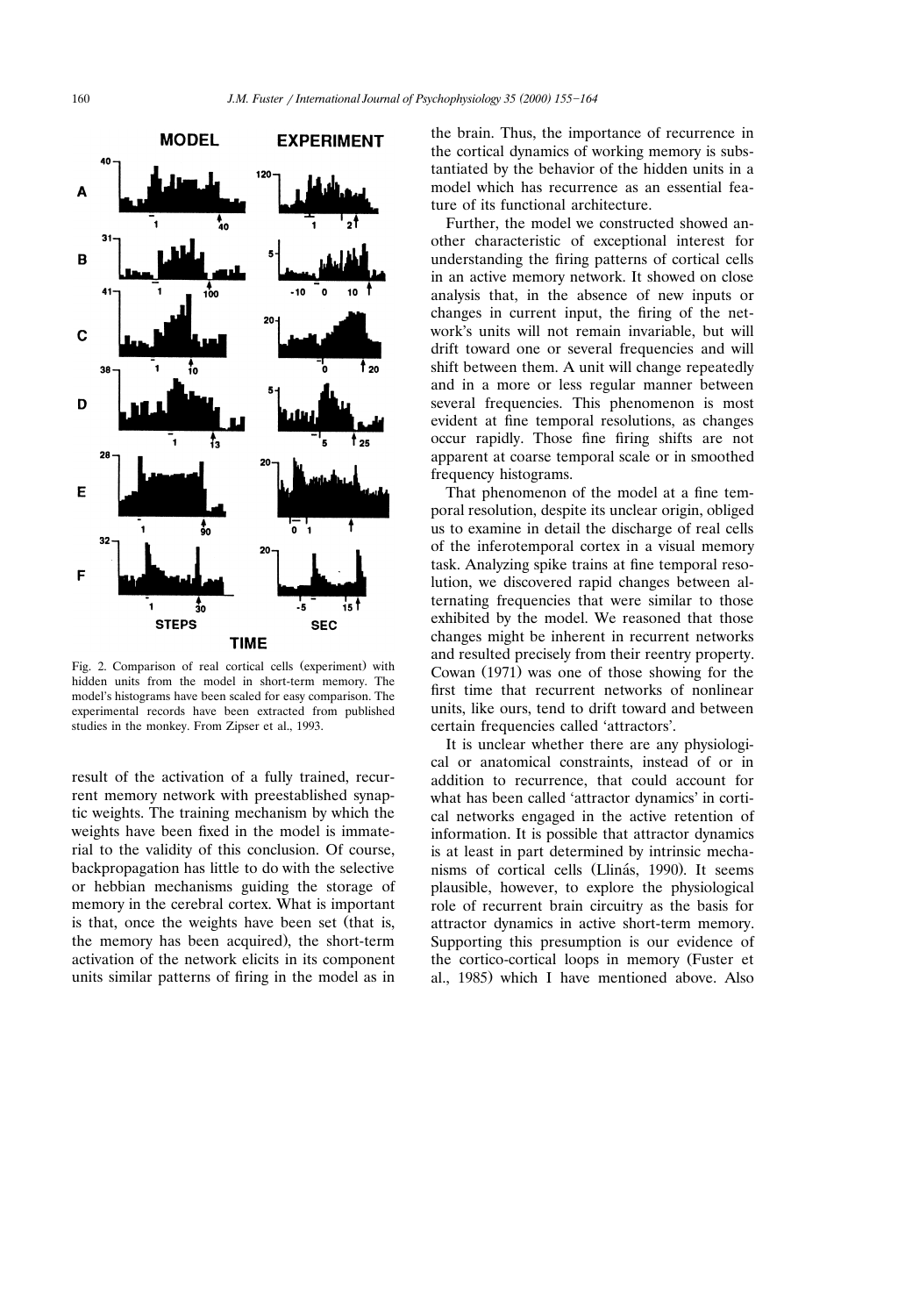supporting the hypothesis is the remarkable similarity of firing patterns, which I have also mentioned, between the units of the monkey and those of an artificial recurrent network during active short-term memory.

Assuming that a memory network links the associated attributes of a memorandum, and if these attributes are represented in separate but interconnected cell assemblies of the cortex, it is possible that the activation of the memorandum (i.e. the network) results in the reverberation of impulses between those assemblies. That reverberation could be the foundation of attractor dynamics in active memory. A neuron's attractor frequency may reflect the circulation of impulses between it and other neurons of the network. Each of the cell's attractor frequencies might reflect its functional linkage to a different component of the memorandum. Consequently, the cell would be subject to as many attractors as there are associated features of the memorandum. That functional linkage by reentry would be a kind of binding in memory, similar to the binding of objects in perception.

These propositions are testable electrophysiologically. In accord with the principle of attractor dynamics, we tested the general prediction that any given cell in a memory network will show more fluctuations of firing frequency while the network is engaged in active memory than when it is not. That prediction is based on the assumption that, as a member of an active network, the cell will be subject to more inputs  $-\text{excitatory as}$ well as inhibitory  $-$  than when the network is in the inactive state. Since cellular action potentials are generated and inhibited discontinuously as the result of the temporal summation of presynaptic potentials, the more inputs of diverse origin a cell receives the less stable its firing will be. This is especially likely in neurons of a cortical network representing a complex memorandum, and thus subject to many attractors.

For the purpose of testing that prediction, cells of the somatosensory cortex of the monkey were investigated during active memory of the surface features of an object perceived by active touch (Zhou and Fuster, 1996; Bodner et al., 1997). Single-cell firing was recorded as the animal performed a haptic memory task. Each task trial began with the blind palpation of a sample rod with a special surface feature (smooth or rough surface, horizontal or vertical edges). A delay of 12 s followed (memory period), at the end of which the monkey was allowed to palpate two rods and choose, for a reward, the one of the two that was identical to the sample. Two spike trains were selected on every trial from each cell: the first in the 12-s baseline period preceding the trial, and the second in the 12-s memory period.

'Memory cells' were found in somatosensory cortex, as in other cortical regions (Fuster, 1995). Some show higher firing frequency as soon as the animal has to retain a stimulus in short-term memory (the delay). Some show a different level of firing depending on the particular stimulus in memory. In our analysis, however, we included cells whose average firing during memorization did not differ significantly from baseline (spontaneous firing between trials). Our aim was to uncover differences in the number of rapid fluctuations of firing frequency (number of attractors?) between baseline and memorization periods.

Although the analysis of inferotemporal cells had provided us with some general idea of the velocity of 'attractor shifts' (Zipser et al., 1993), here in parietal cortex we had no notion, *a priori*, of that velocity and, consequently, of the temporal resolution needed to explore it in a massive body of spike trains from many neurons. Further, we had no grounds to assume that all cells in our sample would show frequency fluctuations, much less at the same resolution. We needed a multiple filter of cell-firing transients.

A 'filter' of this kind is, for example, the binary mapping of discrete temporal events  $-$  i.e. cell spikes (Fig. 3). This is the method we adopted. It is useful for detecting, in a given time series, fluctuations of frequency (transitions) without prior notion of the range in which they occur. The following mapping procedure was conducted on each of the spike trains from a somatosensory cell during intertrial baseline and 'delay' periods. First, the 12-s period was segmented into equal-size bins, and second, a 1 or a 0 was assigned to each bin depending on whether it contained any spike or not. In the resulting binary curve, a frequency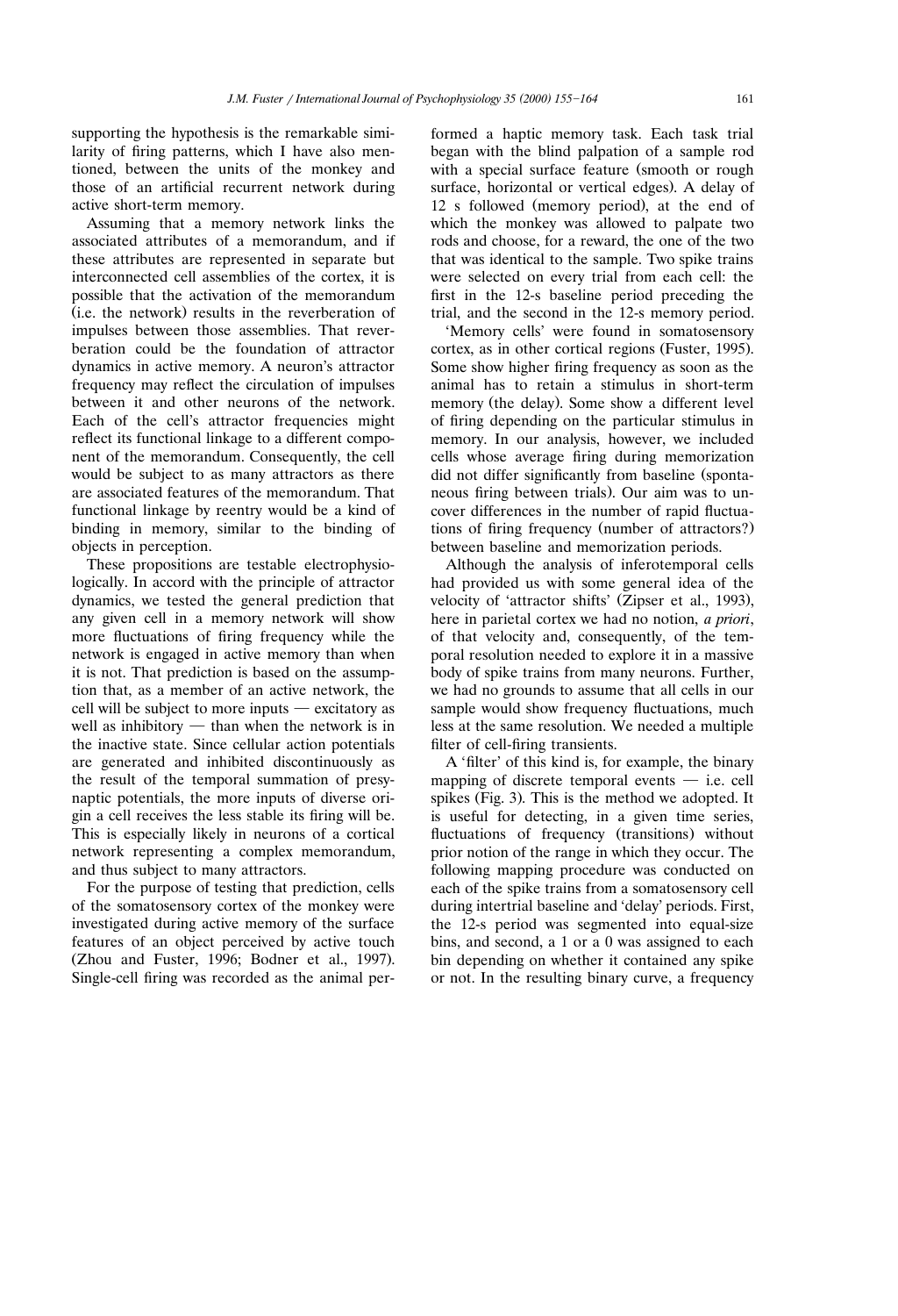transition was defined as a shift from 0 to 1 or vice versa. By segmenting successively the record into bins of various sizes, the method becomes essentially a non-linear low-pass filter of spikefrequency changes or transitions. We systematically used all bin sizes between 1 and 140 ms in 1-ms increments; in other words, we applied to each spike train 140 filters or time resolutions.

The number of transitions was found to be higher, and at more bin sizes, during delays (memory periods) than during inter-trial baseline periods (Fig. 4). As predicted, the cells appeared subject to increased inputs while the monkey memorized the palpated object. Furthermore, the increase in transitions need not be accompanied by average frequency change. The differences in transitions between baseline and delay were most prominent at bin-sizes between 20 and 50 ms.

As expected, therefore, cortical cells in active memory appear to fluctuate more often between firing frequencies than in spontaneous baseline

condition. The transition analysis, however, does not specify precisely those frequencies. Transition differences within a given range of resolution simply imply that the transitions themselves occur most often at the frequencies corresponding to that range, but they do not specify the cell's discharge between transitions, except within wide limits  $-$  from 10 to 50 Hz. In a given cell, an increase of transitions between attractor frequencies would indicate the multiplication of reentries upon the cell from within the memory network to which the cell belongs. The attractors, however, need not be 'fixed-point' (fixed frequencies). Complex patterns of transitions ('limit-cycle attractors') are also possible. These would be even more consistent with multiple reentry. We are now investigating such patterns.

In conclusion, the excitatory reentry through recurrent circuits appears to be a plausible mechanism for maintaining the activation of a memory network. That reentry may functionally bind



Fig. 3. Binary mapping procedure. For illustration, two spike trains (approx. 0.5, s long), with identical number of spikes but different temporal distribution, are converted into binary sequences by using three levels of temporal resolution, that is, three different bin sizes  $(20, 40, 40, 80, 80, 80)$ . From Bodner et al., 1997.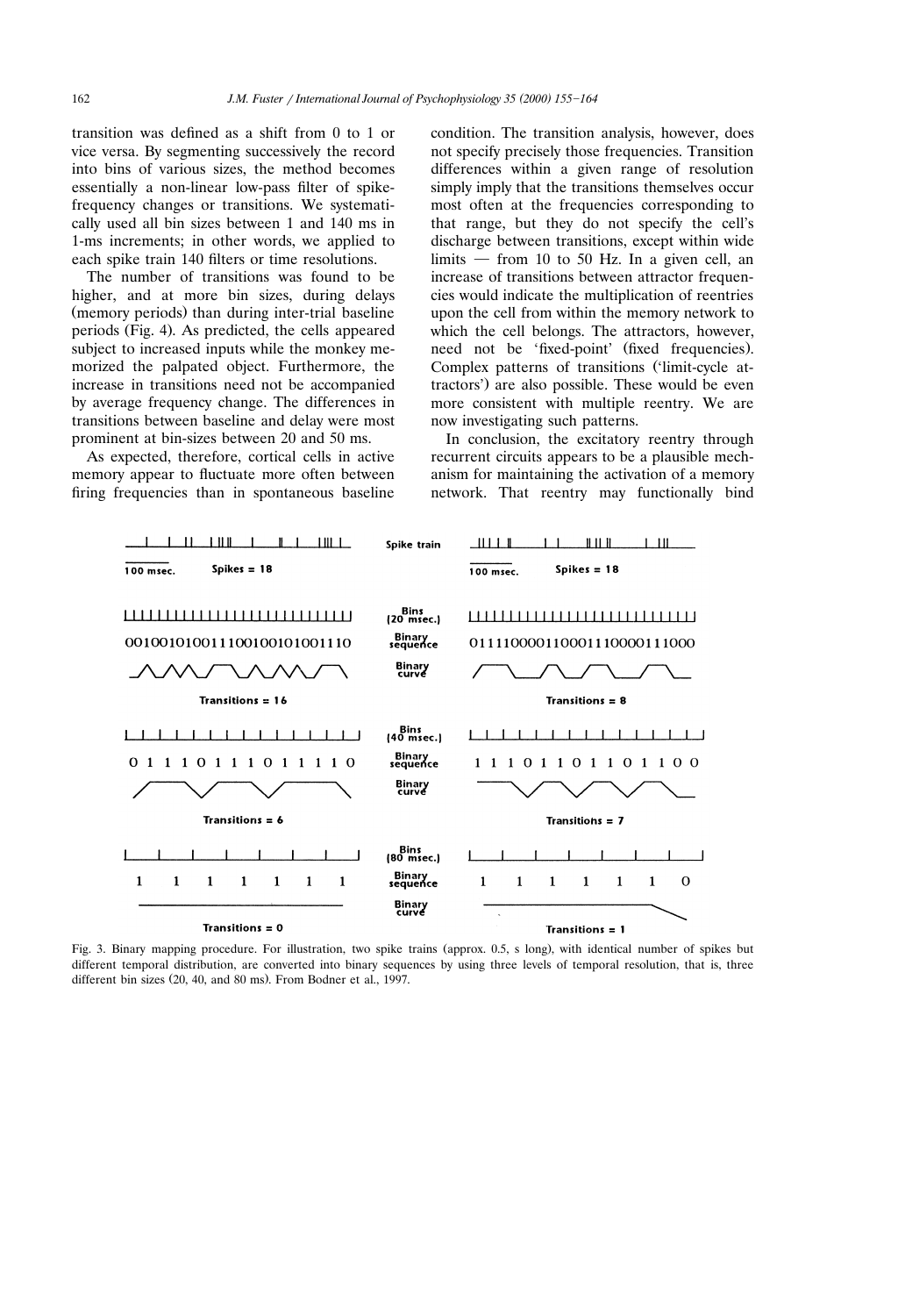

Fig. 4. Frequency and transition analysis of spike trains (all 12-s long) from two parietal cells in all trials of a haptic memory task during recording (cell positions marked by a small triangle in cortical cuts below). *Upper graphs*: Ranking of spike trains by average frequency (trains from intertrial baseline in white, from delay in black; trains are ranked from left to right in descending order, independent of trial sequence or period-baseline or delay). *Lower graphs*: Ranking of the same trains by transition counts on binary curves with a mapping bin size of 20 ms for cell A and 23 ms for cell B (the mapping bins are selected for illustration of clear ranking separation between baseline and delay). Note that in both cells transition counts were higher for delay than baseline  $(P < 0.01)$  in the absence of significant differences in average spike frequency. From Bodner et al., 1997.

together the associated components of the memory represented by the network. The reentrant binding may take place within a relatively discrete cortical domain or between widely separated cortical areas, depending on the dispersion of the associated features of the active memory.

# **References**

- Amaral, D.C., 1987. Memory: Anatomical organization of candidate brain regions. In: Plum, F. (Ed.), Handbook of physiology; nervous system, higher functions of the brain part 1, V:. Amer Physiol Soc, Bethesda, pp. 211-294.
- Amit, D.J., 1990. Attractor neural networks and biological

reality: associative memory and learning. Fut. Gen. Comp. Sys. 6, 111-119.

- Bauer, R.H., Fuster, J.M., 1976. Delayed-matching and delayed-response deficit from cooling dorsolateral prefrontal cortex in monkeys. J. Comp. Physiol. Psychol. 90, 293-302.
- Bodner, M., Zhou, Y., Fuster, J.M., 1997. Binary mapping of cortical spike trains in short-term memory. J. Neurophysiol. 77, 2219-2222.
- Cowan, J.D., 1971. In: Ricce, S.A., Fread, K.F., Light, J.C. (Eds.), Stochastic models of neuroelectric activity. Statistical Mechanics. University of Chicago, Chicago, pp. 109-127.
- Fuster, J.M., 1985. The prefrontal cortex and temporal integration. In: Jones, E.G., Peters, A. (Eds.), In Cerebral Cortex, 4. Plenum Press, New York, pp. 151-177.
- Fuster, J.M., 1995. Memory in the cortex of the primate. Biol. Res. 28, 59-72.